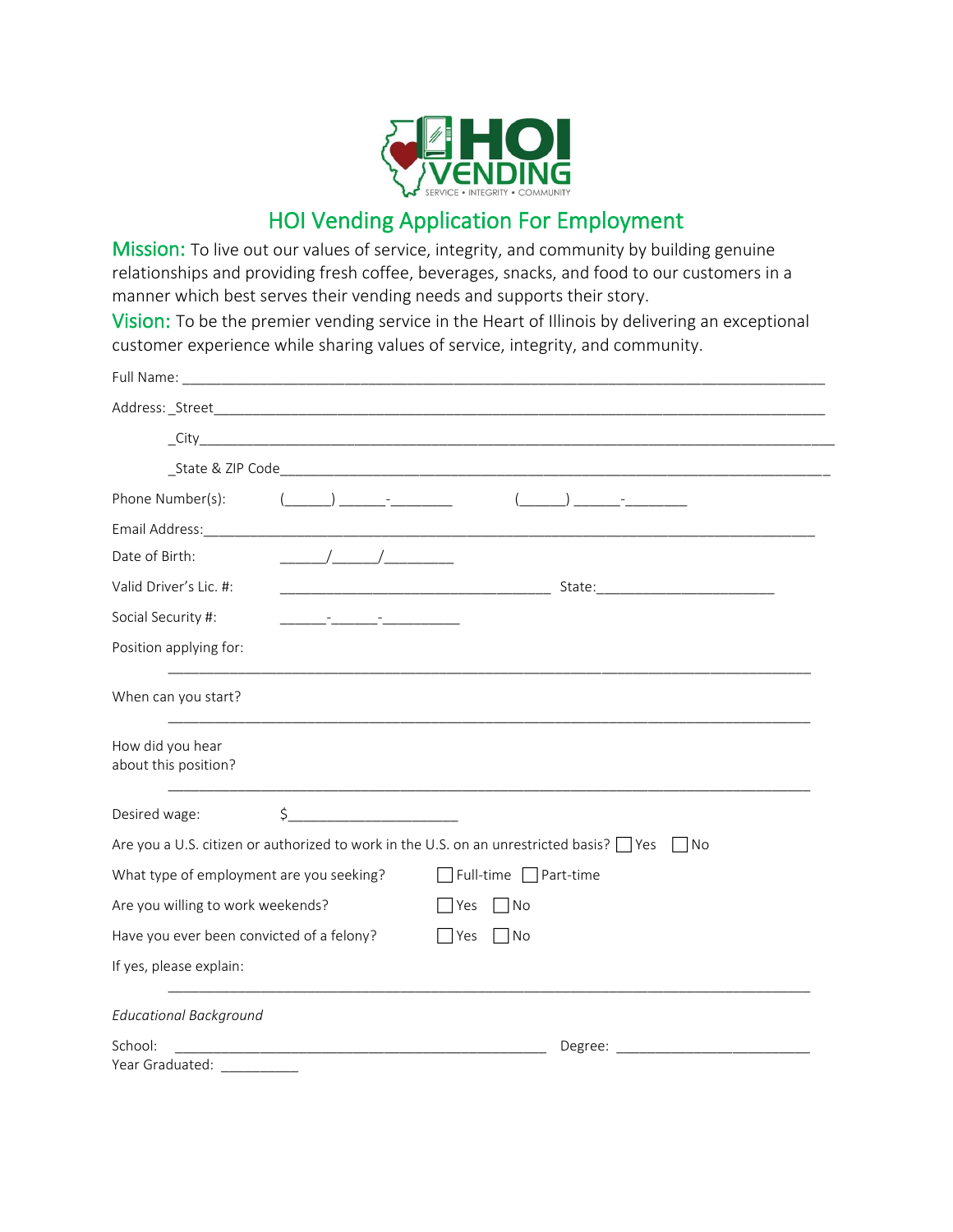| School:                                                |  |
|--------------------------------------------------------|--|
| Year Graduated: __________                             |  |
| School:                                                |  |
| Year Graduated: ___________                            |  |
| Other education:                                       |  |
|                                                        |  |
| Employment Background (beginning with the most recent) |  |
| Company #1:                                            |  |
| Location:                                              |  |
| Employment dates:                                      |  |
| Position:                                              |  |
| Supervisor:                                            |  |
| Responsibilities:                                      |  |
| Why you left:                                          |  |
| May we contact?<br>$\Box$ No<br>$\Box$ Yes             |  |
| Company #2:                                            |  |
| Location:                                              |  |
| Position:                                              |  |
| Supervisor:                                            |  |
| Responsibilities:                                      |  |
| Why you left:                                          |  |
| $\Box$ Yes<br>May we contact?<br>]No                   |  |
| Company #3:                                            |  |
| Location:                                              |  |